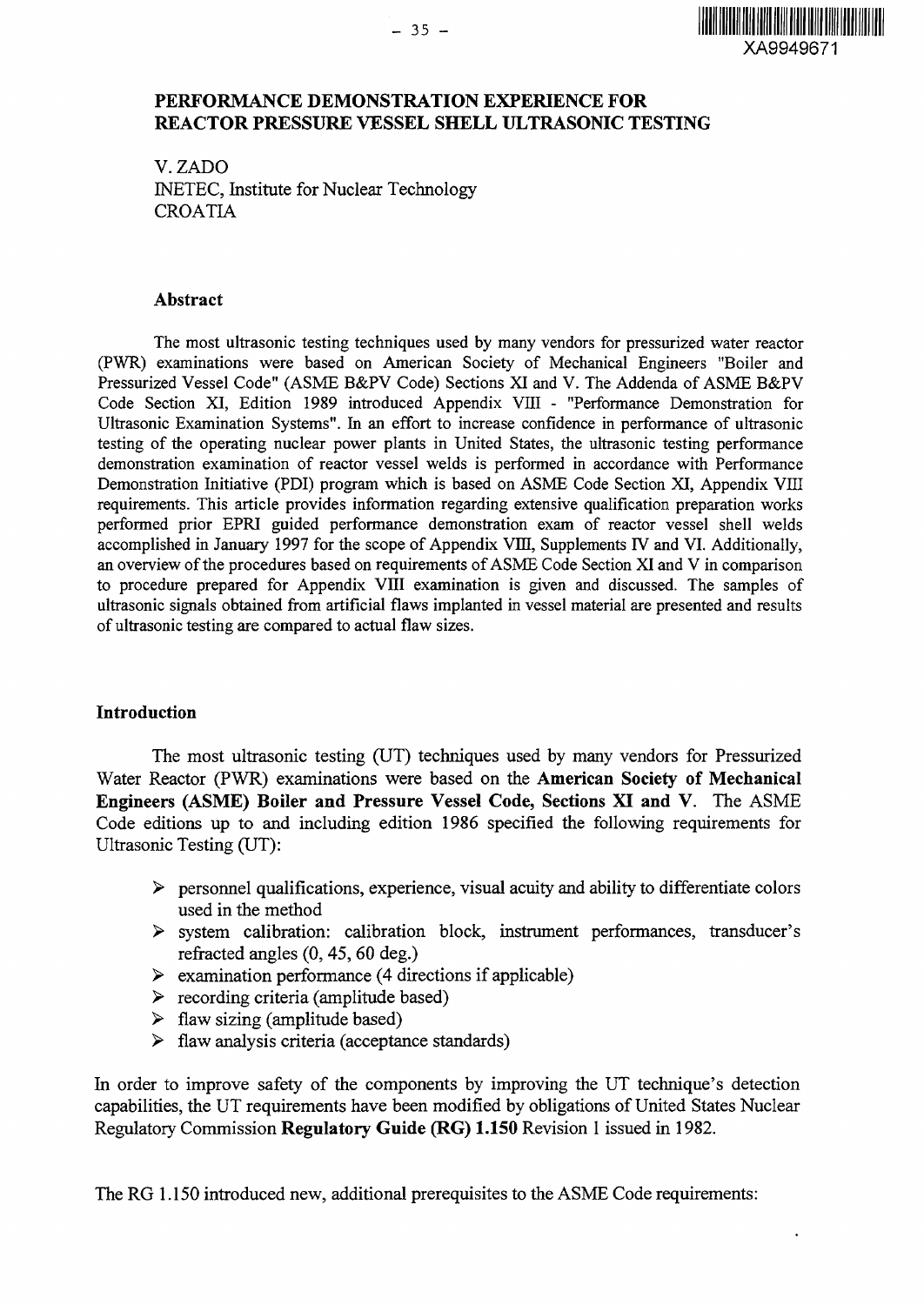- $\triangleright$  more conservative flaw sizing in the inner 25% of the vessel wall volume (amplitude based)
- $\triangleright$  scanning for near surface flaws (application of additional search units)

The 1989 Addenda of the ASME Section XI introduced Appendix VIII, "Performance Demonstration for Ultrasonic Examination Systems" in an effort to increase confidence in the performance of UT of the operating nuclear power plants. By the ASME Code, Appendix VIII the reactor vessel shell performance demonstration qualification is divided in two supplements: Supplement 4 which deals with inner 25% of the vessel wall, and Supplement 6 which deals with vessel wall thickness from 25% to full thickness of the component.

This appendix provides the requirements for satisfying of the following:

- $\triangleright$  qualification of personnel, equipment and examination procedures through the use of flawed test specimens and blind tests in order to demonstrate capability of flaw detection and sizing
- $\triangleright$  the acceptable false call rate
- $\triangleright$  tolerance of flaw under-sizing and over-sizing

## **Qualification Preparation Works**

During the year 1992, the first Inetec-WesDyne (subsidiary of Westinghouse) works regarding the organization of the Appendix VIII qualification has been undertaken. Beside all other necessary activities to be performed, the qualification strategy has been directed to:

- $\triangleright$  determination of the equipment to be used
- $\geq$  developing of the examination procedure

The criteria of defining equipment to be used for qualification have been based on the following facts:

- $\geq$  acquired experience in RPV examinations
- $\geq$  quality of acquisition system regarding the data quality obtained
- $\triangleright$  system reliability
- $\triangleright$  proposed scanning speed (6 inch / sec. 150 mm/sec)
- $\triangleright$  instrument possibilities to minimize noise level (data averaging)
- $\triangleright$  possibility of automated flaw detection and sizing

Beside challenging flaw detection and sizing criteria, the examination procedure introduced the following goals:

- $\triangleright$  minimizing the time needed for system calibration regardless of :
	- **a** RPV material chemical composition
	- RPV material heat treatment
	- **a** RPV wall thickness
- $\triangleright$  minimizing "on vessel" time
- $\triangleright$  simple and fast failed component substitution
- $\triangleright$  application of automated flaw sizing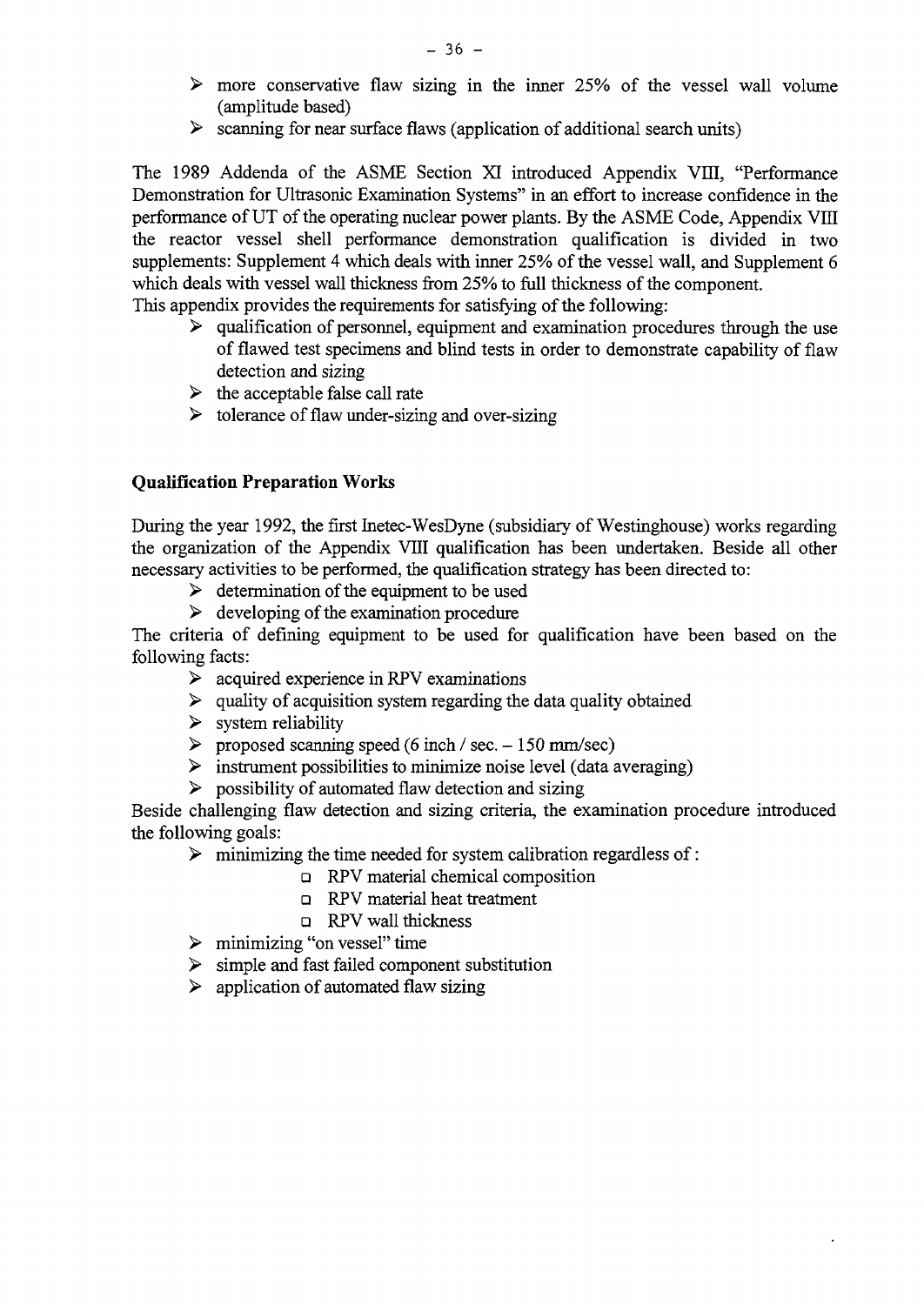# **Determination of the Equipment to be Used for Appendix VIII Qualification**

The equipment used for RPV examinations at that time has been evaluated for conformance with established requirements. It has been found that:

- $\triangleright$  no major equipment changes are needed to be performed for qualification purposes
- $\triangleright$  the number of cable connectors and cable length have to be changed due to later possibility of pulser/receiver board set up on the scanner in close proximity to transducer
- $\triangleright$  minor acquisition software changes need to be performed in order to speed up the system characterization

The above prerequisites have been easy to perform. The fast Fourier transformation included up to that time in the analysis software has been added to an acquisition part of the software so the system characterization is provided by a "click" of the button.

## **The Procedure Development**

The procedure development process was much more complicated:

- > while older procedures simply incorporates ASME Code examination rules and in accordance to them prescribe examination requirements, procedure to be prepared for Appendix VIII examinations does not have any prescribed guidance or directions.
- $\triangleright$  for Appendix VIII examinations ASME Code gives only the requirements regarding system tolerance and tolerance of obtained results.
- $\triangleright$  severe detection and sizing criteria required special attention and considerations during preparation of the procedure. The most parts of the procedure needed to be verified and experimentally proven. For that reason, procedure development process has been performed on a special way: the most steps written in the procedure have been verified by practical trials. Examples of artificial flaw and real crack tip diffracted signal measurements with and their actual dimensions are presented on figure 1 and figure 2.

After an extensive research and experimental works have been performed, the final version of the procedure has been produced. Generally, procedure define:

- $\triangleright$  type of material and minimal diameter of the vessel for which procedure is applicable
- $\triangleright$  applicable thickness range
- $\triangleright$  scanning requirements
- $\triangleright$  side from which examination has to be performed
- $\triangleright$  couplant
- $\triangleright$  essential equipment together with required instrument performance documentation and replacement equipment (system characterization - transducers, pulser/receivers, cables)
- > requirements for personnel (level of previous qualification regarding to SNT-TC-1A and ASME Code Section XI)
- $\triangleright$  examination sensitivity adjustment
- $\triangleright$  examination requirements determination of the essential variables: sampling frequency, Peak Detect and Hold (PDH), system delay, buffer length, A-scan data averaging, Pulse Repetition Frequency (PRF), increment value, scanning speed, pulser and receiver settings, channel triggering sequence, criteria for accepting of acquired data, etc.
- $\triangleright$  analysis requirements: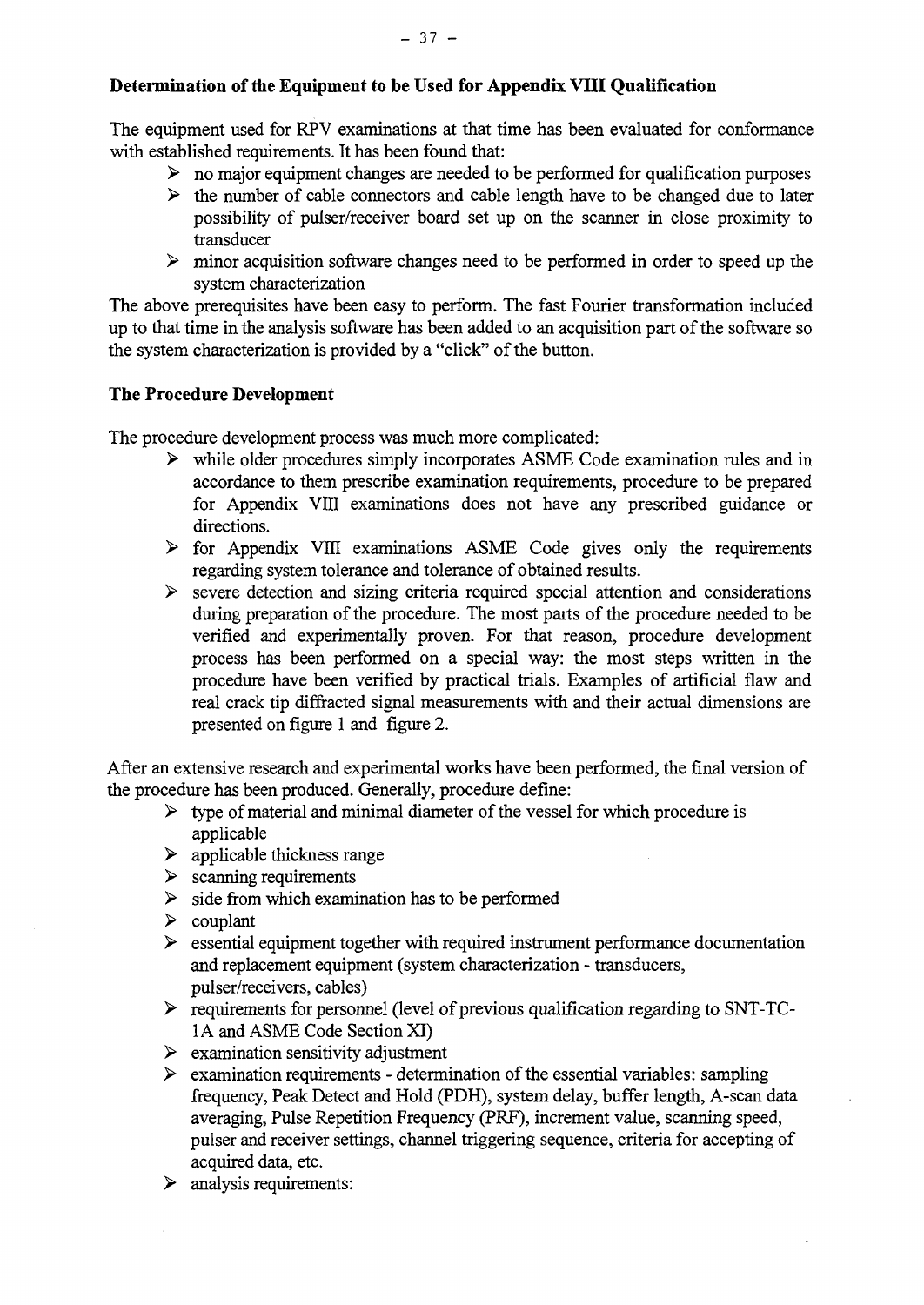- $\Box$  verifying of the sensitivity level,
- $\Box$  resolution of flaw signals and non relevant signals such as geometry reflections, beam redirected signals, mode converted signals,
- $\Box$  criteria for flaw length measurements (for each type of transducer),
- $\Box$  criteria for flaw through-wall size measurements (tip diffraction),
- recording requirements: data file name, software revision, weld ID, flaw length, through-wall extent of the flaw, flaw ligament, name and signature of examiner
- $\blacktriangleright$ examination records:
	- a examination procedure,
	- **a** system characterization,
	- $\Box$  sensitivity calibration,
	- $\Box$  identification of examined areas and area restricted from examination due to the access limitations
	- □ indications recorded,
	- $\Box$  personnel certifications.
	- $\Box$  dates and times of examination,
	- **a** reference block drawing,
	- $\Box$  equipment identification and performance documentation

### **Conclusion**

Based on knowledge acquired during preparation of qualification, successful Appendix VIII qualification exam passed in January 1997 and in comparison with experience acquired during extensive examinations of the reactor pressure vessels by use of ASME Code based procedures, the following issues may be noted:

- $\triangleright$  the ASME Code based procedures, which includes requirements of RG 1.150 would not be capable of passing the qualification test. This may be explained as follows:
	- a sensitivity of the ASME based procedures may be assumed as adequate
	- $\Box$  the detection part of qualification might be passed only if skilled analyst would perform data analysis
	- $\Box$  ASME Code amplitude based sizing criteria have shown inconsistent measurements (in some cases flaws are undersized and in other cases flaws are oversized)
- > automated flaw sizing (length and through-wall) *did* not show acceptable results for qualification
- $\triangleright$  increasing of a scanning speed to more than 6 inch per second does not influence the quality of ultrasonic data
- > identification of TIP DIFFRACTED signals provide enough precise measuring technique for flaw length and through-wall sizing for both, Supplement 4 and Supplement 6 examinations
- $\triangleright$  system qualified in accordance with Appendix VIII provides application of less conservative approach to analytical flaw evaluation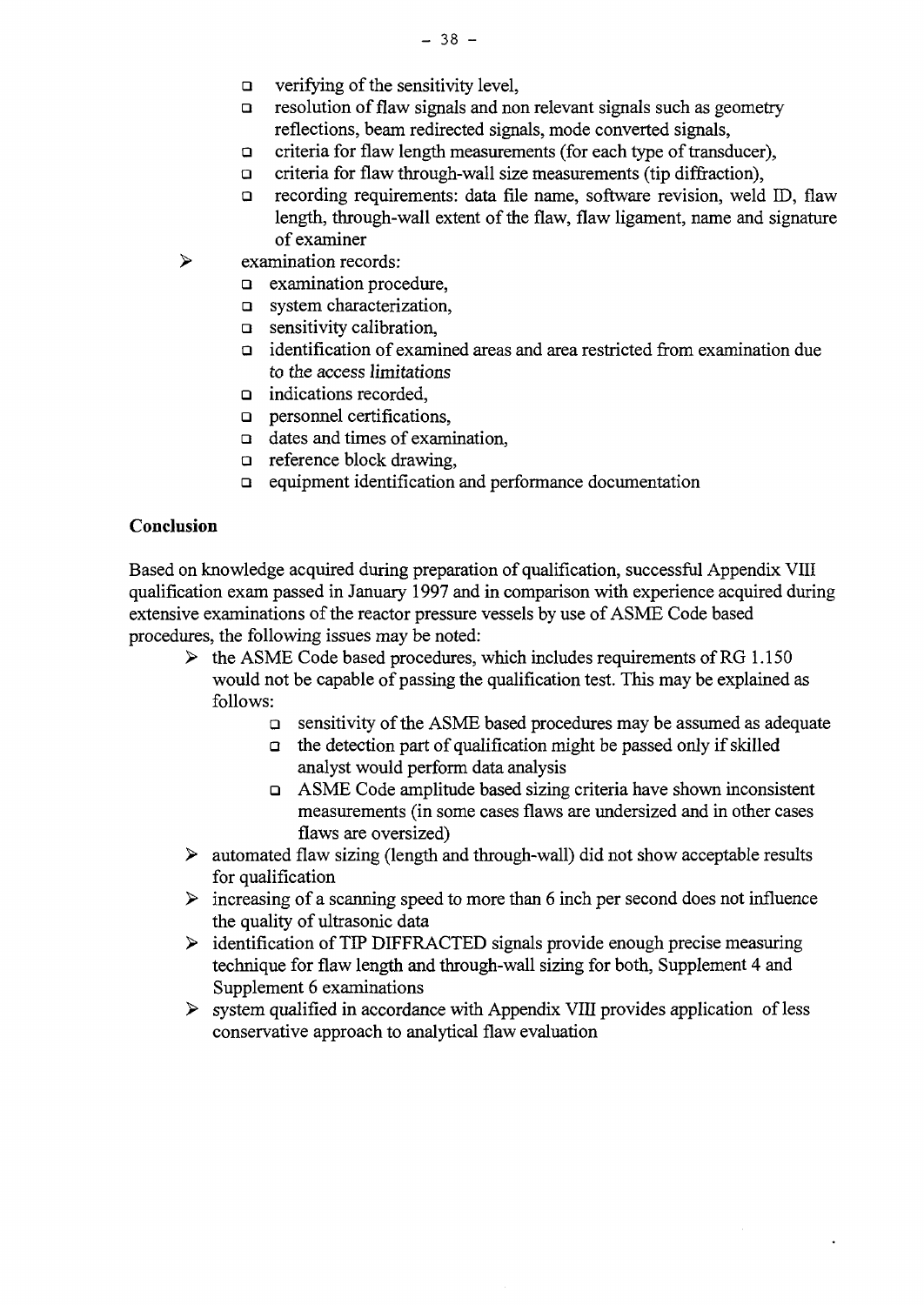Technical Committee Meeting on "Diagnostic Systems in Nuclear Power Plants" June 22 - 24, 1998 Istambul, TURKEY



Figure 1. EDM notch response, tip diffraction measurement and actual through-wall dimension